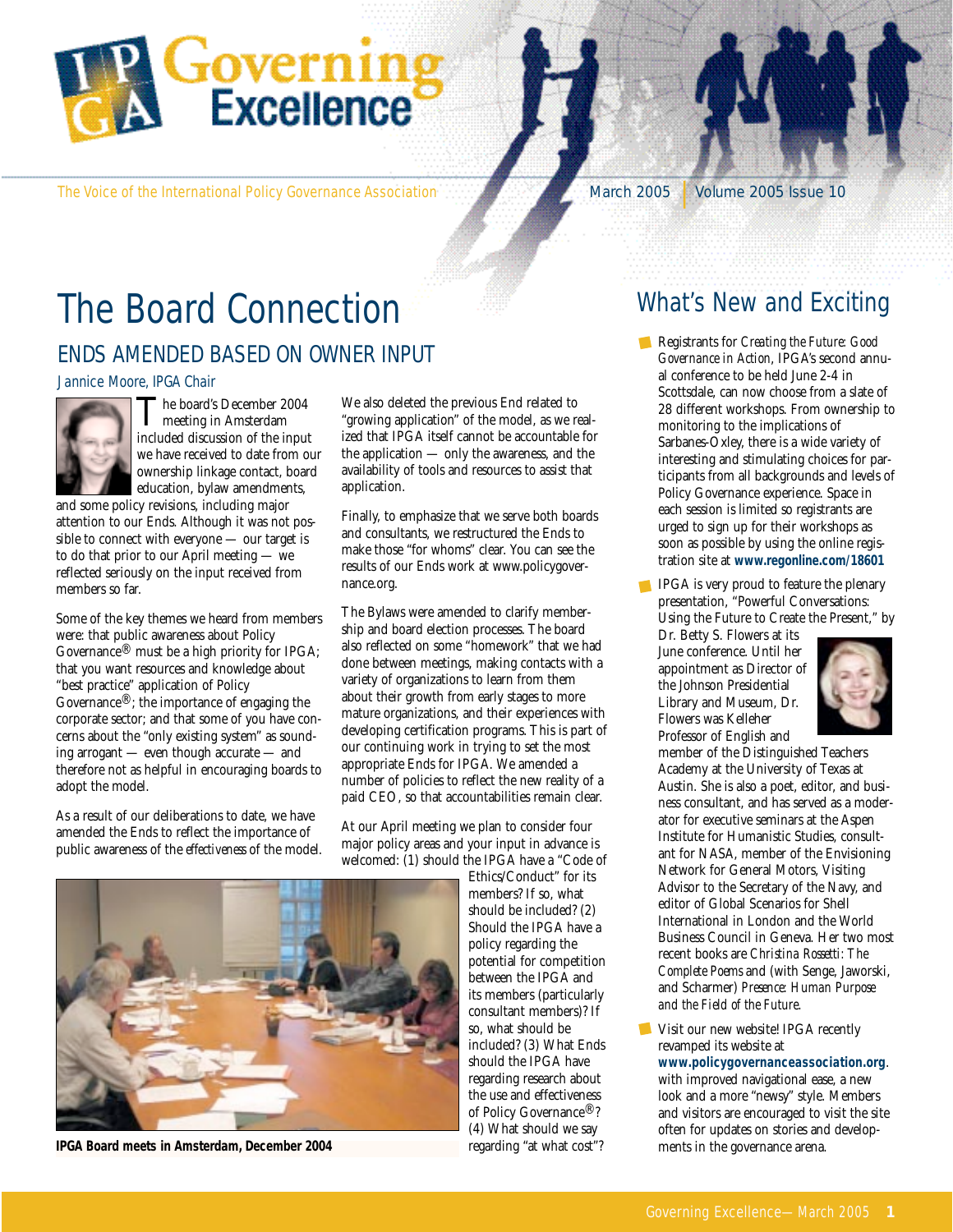

## Hot Tip!

### POLICY GOVERNANCE IN FULL COLOR

by Greg Geise, President and CEO, Binder Park Zoo and Nonprofit Consultant

within the framework of Policy<br>
within the framework of Policy<br>
Governance for the past nine<br>
years, serving under seven different board within the framework of Policy Governance for the past nine chairs and having every board position turn over at least once, I have experienced firsthand the challenges of keeping the organization true to our commitment to Policy Governance. We train all board members about Policy Governance, and have a continuing education program but I have found that this is still not enough.

Several years ago, after being more and more frustrated by this situation, I realized that I needed to create an easily and quickly understood means of expressing the unique concepts and relationships of the parts of the model. From this came a color chart and color coding of the four areas of Policy Governance.

I split the standard model of concentric circles used to define the layout of policies in half vertically with Governance Process and Board-Staff Relationship on the left with a light blue background and defined it as the Board side.



The Ends and Executive Limitations are on the right with a pale yellow background defined as the CEO side. All written policy pie pieces were then fitted into the circular chart in the standard manner.

All Governance Process pieces were colored dark blue and Board-Staff Relationship pieces green, both on the left or Board side.

On the right or CEO side, Executive Limitations were placed in dark yellow, and Ends in dark orange. In addition, all written policies and reports are similarly colorcoded to help keep the connection to the pie chart and their relationship clear.

These colored charts are printed and placed in all of our "board books." Each board member has a copy of the book to take home and we provide a copy at their places at every board meeting. A large full-color wall chart hangs in the board room during all board meetings to be a ready reference and to help keep everyone on the same page and color.

Although this full-color approach to Policy Governance has not completely addressed the challenge of continued commitment to and knowledge of Policy Governance with a board of caring but very busy members, it does help. It is a relatively simple tool to help them visualize the model.

### **About IPGA**

Launched in June 2001, the International Policy Governance Association (IPGA) is committed to owner-accountable, effective governance, and is a 501-c(3) not-for-profit corporation.

### **It pays to join IPGA**

In addition to being part of a growing, thriving community dedicated to owner-accountable, effective governance, IPGA members receive the following benefits:

- Save 10% on IPGA's annual conference registration fees
- Save 10% on seminars and courses offered by Carver Governance Design, Inc.
- Receive a 40% discount on a subscription to Board Leadership
- Save 10% on designated On Target Governance events
- Members have access to a "Members Only" section of the IPGA website at www.policygovernanceassociation.org

#### **Welcome to IPGA!**

New IPGA members snce December 1, 2004

- Janet Bradshaw, Vernon, British Columbia
- Jay Fernandez, Longmont, Colorado
- David Green, Oshkosh, Wisconsin
- James Hyatt, Denver, Colorado
- Robert Jordan, Napa, California
- $\blacksquare$ Kwantlen University College, Surrey, British Columbia
- Charles Mustine, New Albany, Ohio  $\blacksquare$
- Susan Noble, Mt. Prospect, Illinois
- Barry Packer, Dallas, Texas
- Hendrik Pieterse, Nashville, Tennessee
- Helmie Smole-Van Ravestein,  $\mathcal{L}$ Heemstede, Netherlands
- **Michele Weimer, Placerville, California**

### **Joining IPGA is easy**

If you are interesting in becoming part of IPGA's thriving community, you can now join online by visiting the IPGA website:

www.policygovernanceassociation.org

and following the "Membership" links, or by going directly to: www.regonline.com/16817

Visa, MasterCard and American Express are accepted, plus payment by cheque and wire transfer.

**For more information about IPGA** or if you have a question or comment, please contact:

Susan Mogensen, CEO, IPGA 1010 Bosque Crescent Cumberland, ON, Canada K4C 1C3 Call us at 613-833-3644 or toll-free at 1-877-847-4552.

Or e-mail us at info@policygovernanceassociation.org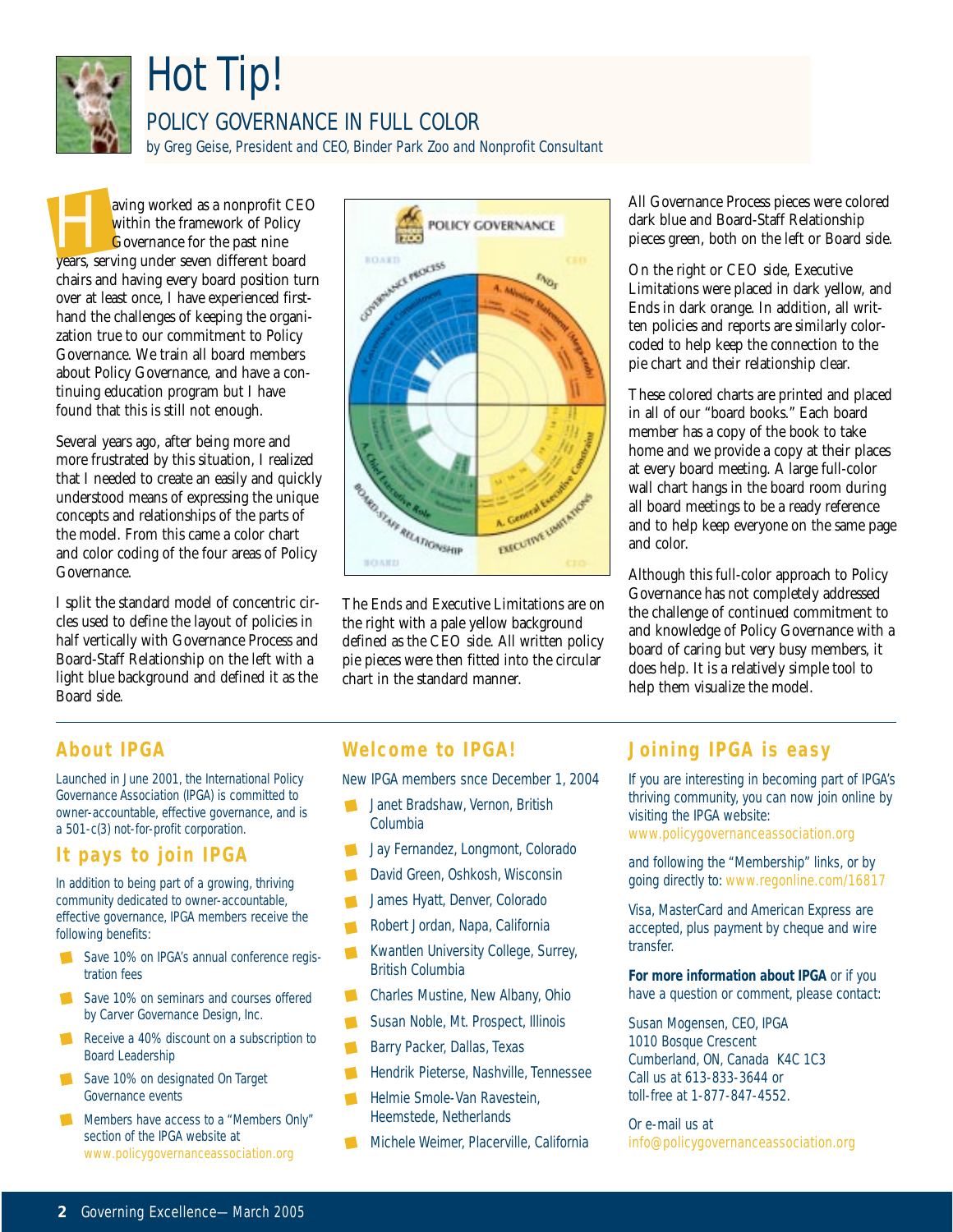

## The Best of Policy Governance

GOVERNANCE RED FLAGS IN MANAGEMENT CONSULTING

by Faith Diehl and Brian Acheson

uiding executive leaders and their<br>organizations through business transformation is the heart of management<br>sultime. While there are many tools of the organizations through business transformation is the heart of management consulting. While there are many tools of the trade — ranging from the technically sophisticated to the perennially wise — the consultant's portfolio is not complete without governance tools.

As management consultants who are Academy trained in Policy Governance®, we've found that our understanding of effective governance principles enables us to assist our CEO clients. We're equipped to spot the red flag warning signals that indicate confusion between board and CEO responsibilities, and between customer and owner claims on the organization. Since the blurring of top-level roles invariably risks bottom-line performance, Policy Governance®' principles are a critical tool for delivering management as well as governance excellence.

In this article, we'll highlight three governance red flags that appear in our conversations with CEOs, the problem that each red flag signals, and the Policy Governance®, principle that reframes the issue and helps to put executive clients back on track for organizational success.

The most common governance red flag we encounter is over-extension of the CEO span of control. Business transformation often involves re-examining issues of organizational purpose. When we observe a management team shaping ends and keeping fundamental issues of purpose from the board, there is a risk that management interests, including the status quo, will prevail at the expense of owner interests.

Ultimately, that approach is not a formula for organizational success. *It's the board's responsibility to establish the owner-desired ends of the organization*. Our aim, in this situation, is twofold. First, we coach the CEO on framing a conversation with the board, to engage it in leadership of the purpose component of transformation.

Second, we work with the management team on the human side of change as well as system change. With a combination of communication, staff engagement, performance measures and incentives, we help them to create an environment for staff choices most closely aligned with owner interests and with the transformation goals of improved performance on behalf of owners.

Another common red flag is when we hear a CEO complaint that the board lacks the industry-specific expertise to weigh-in on strategic

plans. This grievance about lack of expertise is a non-issue equally as egregious as over-extension of the CEO's role — namely over-extension of the board's role. *While it's the board's responsibility to establish the owner-desired ends of the organization, it's the CEO's responsibility to achieve them*. Strategic plans represent a roadmap of the means for achieving ends and are the purview of management. The opportunity for the consultant is to reframe the CEO-board dialogue about strategic plans as merely informational, and not requiring board approval.

Finally, when CEOs in public service organizations tell us "our customer is the taxpayer ... we have to give our best services to them," we see a red flag in their gold-plated commitment to customers who happen to be owners. *Boards are obligated to speak on behalf of owners as-a-whole*. The board-delegated management imperative for our non-profit clients is to make judicious choices in order to stretch limited resources to serve public-owners as-a-whole. Appealing to their commitment to service, reframed in terms of accomplishing societal ends, we help our clients have the courage to establish boundaries with individual taxpayers-customers.

These three governance red flags in management consulting illustrate the indispensable contribution of Policy Governance® to management excellence. Equipped with governance principles, CEOs can frame ends questions for their board, develop a rationale for steering their board away from management's business, and distinguish obligations to customers from those to owners. With governance constants unblurring roles, the track is clear for transformational change — and the shared wins of board, CEO and organizational success in improving owner value.

*Brian Acheson is a director in the management consulting division of Deloitte UK, Northern Ireland. Beginning at Andersen Consulting (Accenture) and now at Deloitte, he helps organizations with large-scale technology capability undergo business transformation in the private, public and non-profit sectors.*

*Faith Diehl is an independent management consultant based in Atlanta, Georgia. She consults on effective governance, leadership and change in the for-profit and non-profit sectors.*

## And Another Thing… SET PRIORITIES AND FOCUS

Caroline Oliver, General Editor



 $\mathbf{W}^\text{e could all do with work}$ than harder. This point is well made for boards in this thought from Mike Hudson<sup>1</sup>. "A board meeting quarterly for a day adds

up to 1,200-1,440 minutes per year. Twelve to 14 minutes lost because someone raised a point of detail means 1% of the board's annual meeting time has been spent inappropriately."

The point also extends to the work of IPGA. As a small body with big ambitions, we need to focus on the areas where we can make the biggest difference.

On page 1 of this issue you hear from IPGA's Chair Jannice Moore about the board's recent work on Ends prioritization at the first IPGA board meeting to be held outside of North America. You learn a lot about what we are all accomplishing along the way to owner-accountable effective governance.

At a personal level too, we need to continually refocus ourselves on what's really important to us. A friend of my family's who died recently included these words in a message for all those who attended his funeral:

"Never mind the failures of the past or the fears for the future. Seize the Day. Get out there and live a little, love a lot, and as my darling wife always puts it, have fun."

*1. Mike Hudson in "Managing at the Leading Edge; New Challenges in Managing Nonprofit Organisations", Directory of Social Change, UK 2003.*

You can contact Caroline at coliver@policygovernanceassociation.org

#### **Submissions Welcome**

To submit an item for Governing Excellence, please contact Caroline Oliver, General Editor, at: coliver@policygovernanceassociation.org